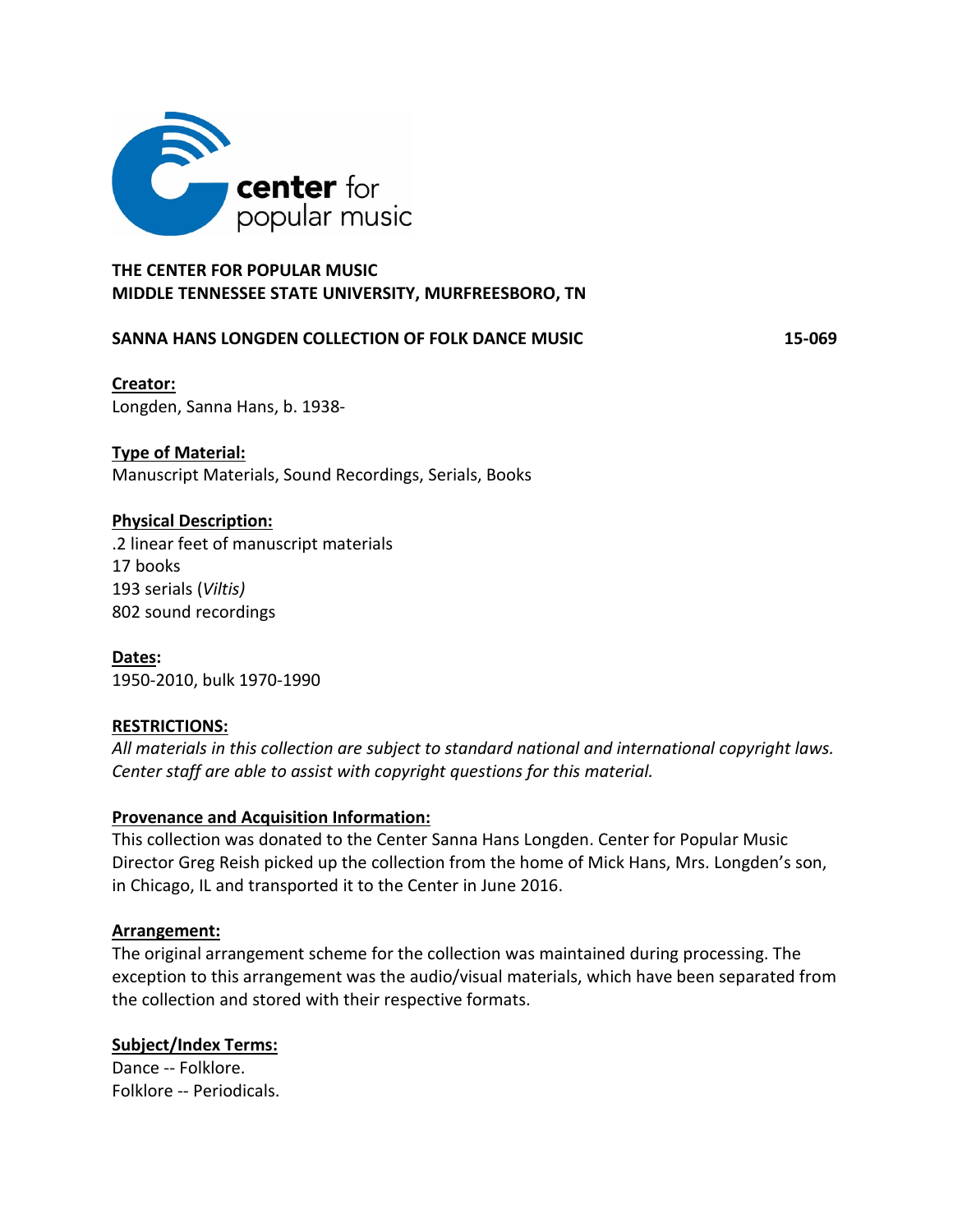Dance and globalization. Dance--Europe--History. Instructional--Music. Dance for children.

#### **Agency History/Biographical Sketch:**

Sanna Hans Longden (b. Milwaukee, WI, 1938) is a long time dance educator and international dance leader from Evanston, Illinois, who teaches in schools and at educator conferences locally, nationally, and internationally. She is a well-known clinician at American Orff-Schulwerk Organization (AOSA), American Organization of Kodaly Educators (OAKE), Music Educators National Conference (MENC), and other music organization events and conferences. Sanna moved to the Chicago, IL area in 1966, in the mid-1970s and began to work mostly with her husband Marsden "Mars" Longden (1943-2014), who also played the accordion. The couple taught and performed in the U.S. and around the globe, and led a popular Evanston-based international dance group for over 30 years. They also produced seven instructional DVDs with accompanying CDs through their company FolkStyle Productions. Sanna is coauthor of the book, *Cultures & Styling in Folk Dance,* written with Phyllis S. Weikart (HighScope Press, 1998), as well *as Making Music with Movement & Dance*, written with Wendy Taucher (Pearson Education, 2006). She also edits and publishes articles in many folklore magazines.

### **Scope and Content:**

This collection consists of materials collected and used by Sanna Hans Longden for folk dance instruction and for personal enjoyment. The manuscript papers consist of handwritten notes, articles from magazines, books, serials, and sound recordings of various formats all relating to aspects of folk dances from around the world.

# **Collection Contents (Folder/Box List):**

#### **Box 1**

| Folder 1 | Manuscripts (notes from friends, newspaper clippings)                                  |
|----------|----------------------------------------------------------------------------------------|
| Folder 2 | List of Sound Recordings                                                               |
| Folder 3 | Miscellaneous manuscripts (costume map, copies of instruction book, etc.)              |
| Books:   |                                                                                        |
|          | Kleidung als Spiegel der Kultur: Frauenkostüme aus Jugoslawien und Bulgarien : eine    |
|          | Ausstellung von Helene Eriksen im Städtischen Museum Göttingen vom 17. Juli bis zum    |
|          | 4. September 1988. ["Clothing as a mirror of culture: women's costumes from Yugoslavia |
|          |                                                                                        |

and Bulgaria: an exhibition of Helene Eriksen at the Städtisches Museum Göttingen from 17 July to 4 September 1988"]

- Del, Rıo Velasco Justo. ́ *Danzas tıpicas burgalesas: tradiciones y costumbres ́* . Burgos: Publisher not identified, 1975. [Burgos typical dances]
- *Dance, Sex and Gender: Signs of Identity, Dominance, Defiance, and Desire* by Hanna Judith Lynne. Chicago and London: The University of Chicago Press, 1988.